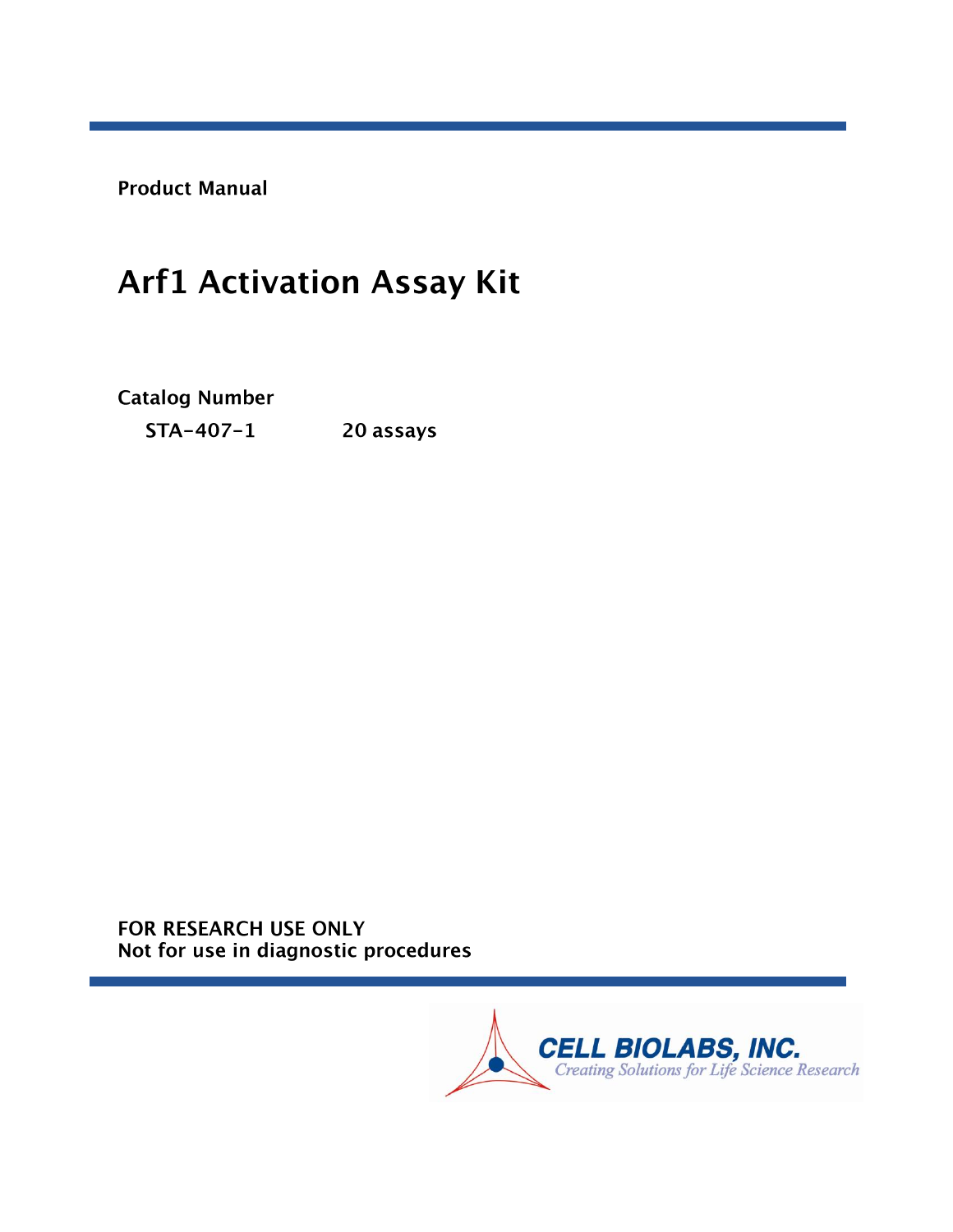## **Introduction**

Small GTP-binding proteins (or GTPases) are a family of proteins that serve as molecular regulators in signaling transduction pathways. Arf, a 20 kDa protein of the Ras superfamily, regulates a variety of biological response pathways that include vesicle trafficking, organelle structure, and endocytosis. Like other small GTPases, Arf regulates molecular events by cycling between an inactive GDP-bound form and an active GTP-bound form. In their active (GTP-bound) state, Arf1 and Arf6 bind specifically to the protein-binding domain (PBD) of GGA3 to control downstream signaling cascades.

Cell Biolabs' Arf1 Activation Assay Kit utilizes GGA3 PBD Agarose beads to selectively isolate and pull-down the active form of Arf from purified samples or endogenous lysates. Subsequently, the precipitated GTP-Arf is detected by western blot analysis using an anti-Arf1 antibody.

Cell Biolabs' Arf1 Activation Assay Kit provides a simple and fast tool to monitor the activation of Arf. The kit includes easily identifiable GGA3 PBD Agarose beads (see Figure 1), pink in color, and a GTPase Immunoblot Positive Control for quick Arf identification. Each kit provides sufficient quantities to perform 20 assays.



**Figure 1**: GGA3 PBD Agarose beads, in color, are easy to visualize, minimizing potential loss during washes and aspirations.

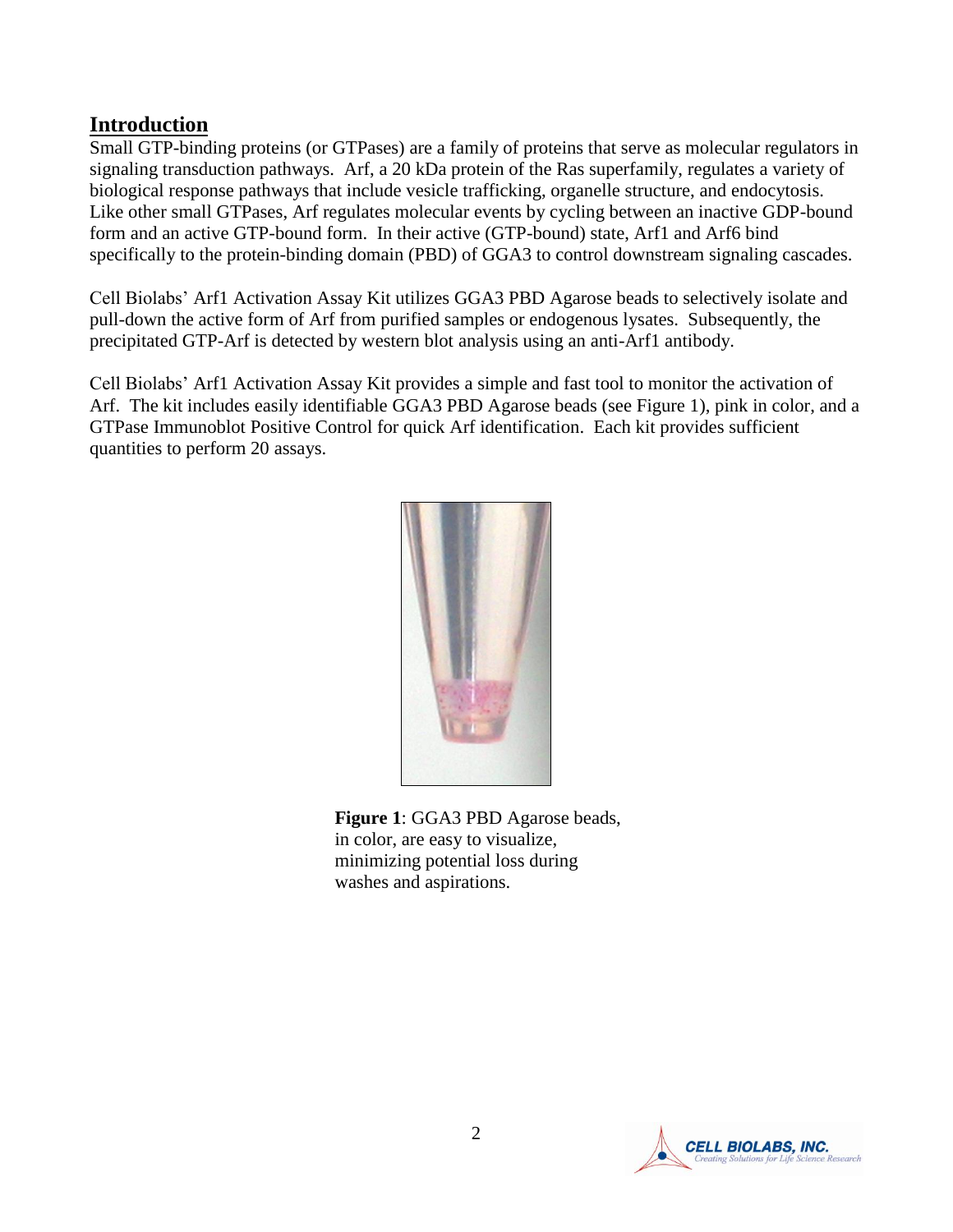## **Assay Principle**



#### **Related Products**

- 1. STA-400: Pan-Ras Activation Assay Kit
- 2. STA-400-H: H-Ras Activation Assay Kit
- 3. STA-400-K: K-Ras Activation Assay Kit
- 4. STA-400-N: N-Ras Activation Assay Kit
- 5. STA-401-1: Rac1 Activation Assay
- 6. STA-401-2: Rac2 Activation Assay
- 7. STA-403-A: RhoA Activation Assay
- 8. STA-403-B: RhoB Activation Assay

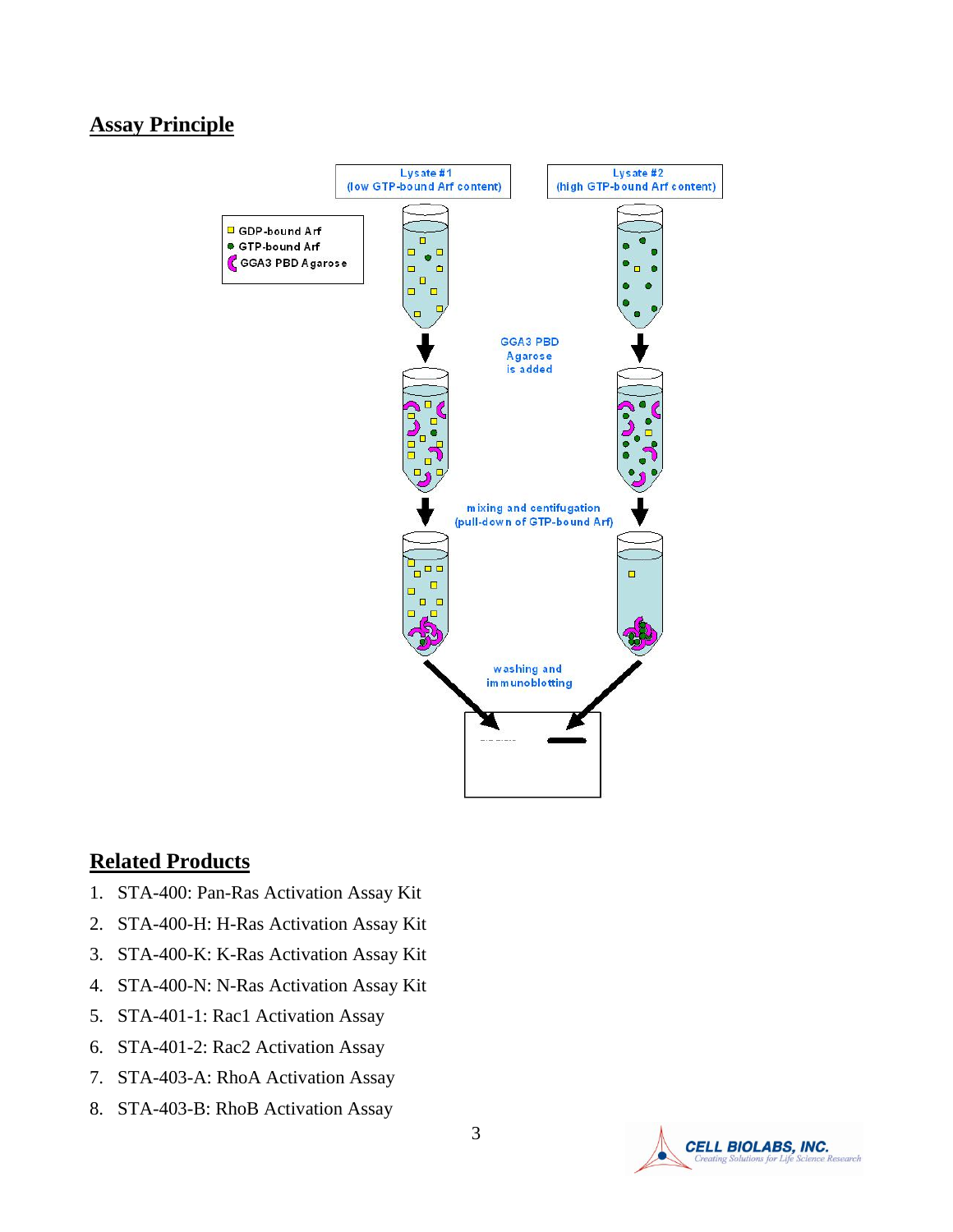- 9. STA-403-C: RhoC Activation Assay
- 10. STA-404: Rac1/Cdc42 Activation Assay Combo Kit
- 11. STA-407-6: Arf6 Activation Assay
- 12. STA-410: Raf1 RBD Agarose Beads

## **Kit Components**

- 1. GGA3 PBD Agarose (Part No. STA-419): One vial 800 μL of 50% slurry, 400 μg human GGA3 PBD (amino acid 1-316) in PBS containing 50% glycerol. *Note: Agarose bead appears pink in color for easy identification, washing, and aspiration.*
- 2.  $100X GTPyS (Part No. 240103)$ : One vial 50 µL of 10 mM GTPyS dissolved in sterile water.
- 3. 100X GDP (Part No. 240104): One vial 50 μL of 100 mM GDP dissolved in sterile water.
- 4. 5X Assay/Lysis Buffer (Part No. 240102): One bottle 30 mL of 125 mM HEPES, pH 7.5, 750 mM NaCl, 5% NP-40, 50 mM MgCl<sub>2</sub>, 5 mM EDTA, 10% Glycerol.
- 5. Anti-Arf1, Mouse Monoclonal (Part No. 240702): One vial 40 μL in PBS, pH 7.4, 0.05% NaN3, 0.1% BSA. The antibody reacts with Arf1 from human, mouse, and rat.
- 6. GTPase Immunoblot Positive Control (Part No. 240105): One vial 100 μL of 293 cell lysate at 0.5 mg/mL (provided ready-to-use in 1X reducing SDS-PAGE Sample Buffer, pre-boiled)

## **Materials Not Supplied**

- 1. Stimulated and non-stimulated cell lysates
- 2. Arf activators
- 3. Protease inhibitors
- 4. 0.5 M EDTA in water
- 5. 1 M  $MgCl<sub>2</sub>$
- 6. 30°C incubator or water bath
- 7. 4°C tube rocker or shaker
- 8. 2X reducing SDS-PAGE sample buffer
- 9. Electrophoresis and immunoblotting systems
- 10. Immunoblotting wash buffer such as TBST (10 mM Tris-HCl, pH 7.4, 0.15 M NaCl, 0.05% Tween-20)
- 11. Immunoblotting blocking buffer (TBST containing 5% Non-fat Dry Milk)
- 12. PVDF or nitrocellulose membrane
- 13. Secondary Antibody
- 14. ECL Detection Reagents

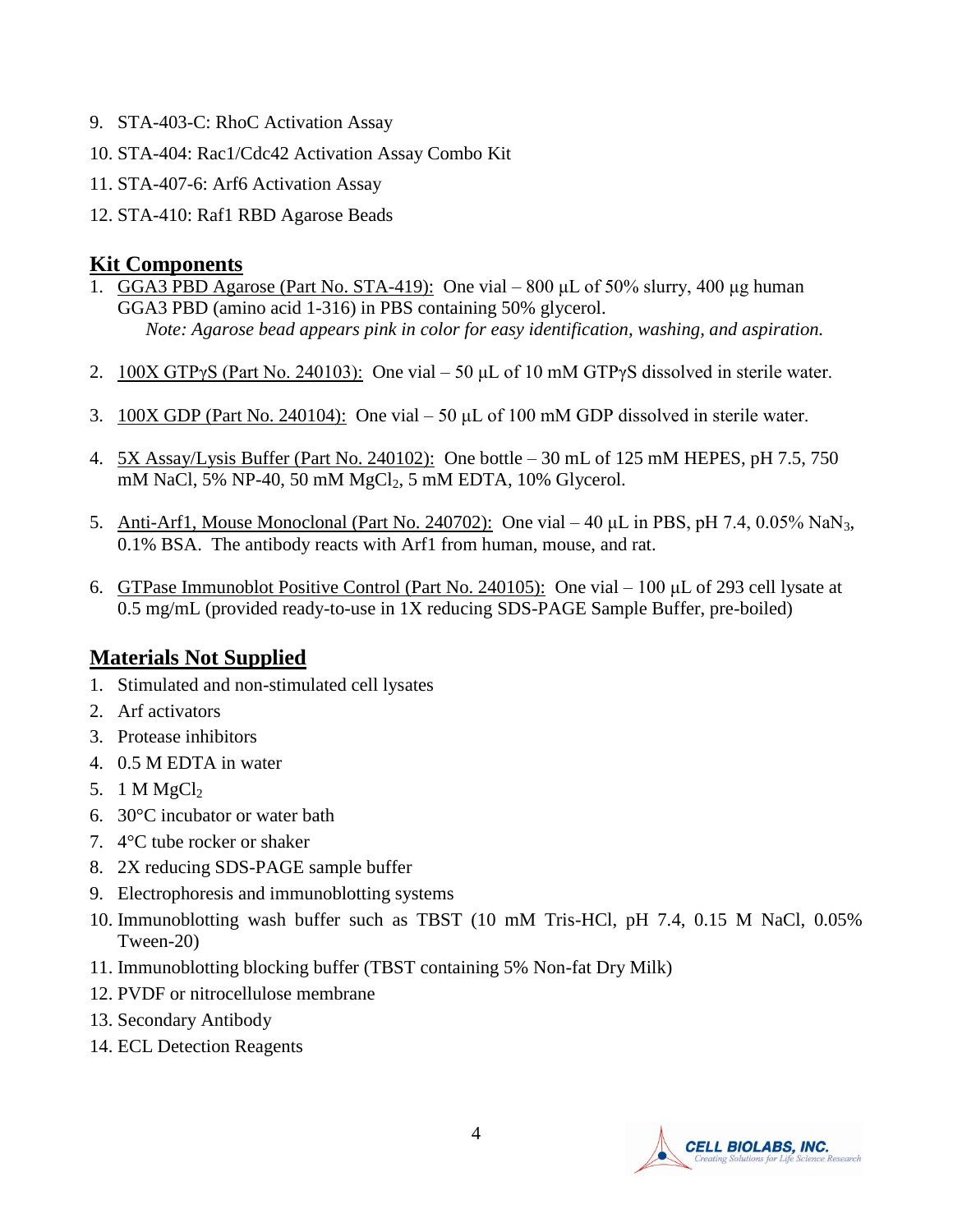#### **Storage**

Store all kit components at -20ºC. The 5X Assay/Lysis Buffer may be stored at either -20ºC or 4ºC. Avoid multiple freeze/thaw cycles.

## **Preparation of Reagents**

 1X Assay/Lysis Buffer: Mix the 5X Stock briefly and dilute to 1X in deionized water. Just prior to usage, add protease inhibitors such as 1 mM PMSF,  $10 \mu\text{g/mL}$  leupeptin, and  $10 \mu\text{g/mL}$  aprotinin.

#### **Preparation of Samples**

*Note: It is advisable to use fresh cell lysates because GTP-Arf is quickly hydrolyzed to GDP-Arf; frozen lysates stored at -70°C may be used. Performing steps at 4°C or on ice may reduce hydrolysis. Avoid multiple freeze/thaw cycles of lysates.* 

#### **I. Adherent Cells**

- 1. Culture cells to approximately 80-90% confluence. Stimulate cells with Arf activator(s) as desired.
- 2. Aspirate the culture media and wash twice with ice-cold PBS.
- 3. Completely remove the final PBS wash and add ice-cold 1X Assay/Lysis Buffer to the cells (0.5 - 1 mL per 100 mm tissue culture plate).
- 4. Place the culture plates on ice for 10-20 minutes.
- 5. Detach the cells from the plates by scraping with a cell scraper.
- 6. Transfer the lysates to appropriate size tubes and place on ice.
- 7. If nuclear lysis occurs, the cell lysates may become very viscous and difficult to pipette. If this occurs, lysates can be passed through a 27½-gauge syringe needle 3-4 times to shear the genomic DNA.
- 8. Clear the lysates by centrifugation for 10 minutes (14,000 x g at  $4^{\circ}$ C).
- 9. Collect the supernatant and store samples on ice for immediate use, or snap freeze and store at 70°C for future use.
- 10. Proceed to GTPγS/GDP Loading for positive and negative controls, or Pull-Down Assay.

#### **II. Suspension Cells**

- 1. Culture cells and stimulate with Arf activator(s) as desired.
- 2. Perform a cell count, and then pellet the cells by centrifugation.
- 3. Aspirate the culture media and wash twice with ice-cold PBS.
- 4. Completely remove the final PBS wash and add ice-cold 1X Assay/Lysis Buffer to the cell pellet  $(0.5 - 1$  mL per 1 x  $10^7$  cells).
- 5. Lyse the cells by repeated pipetting.
- 6. Transfer the lysates to appropriate size tubes and place on ice.

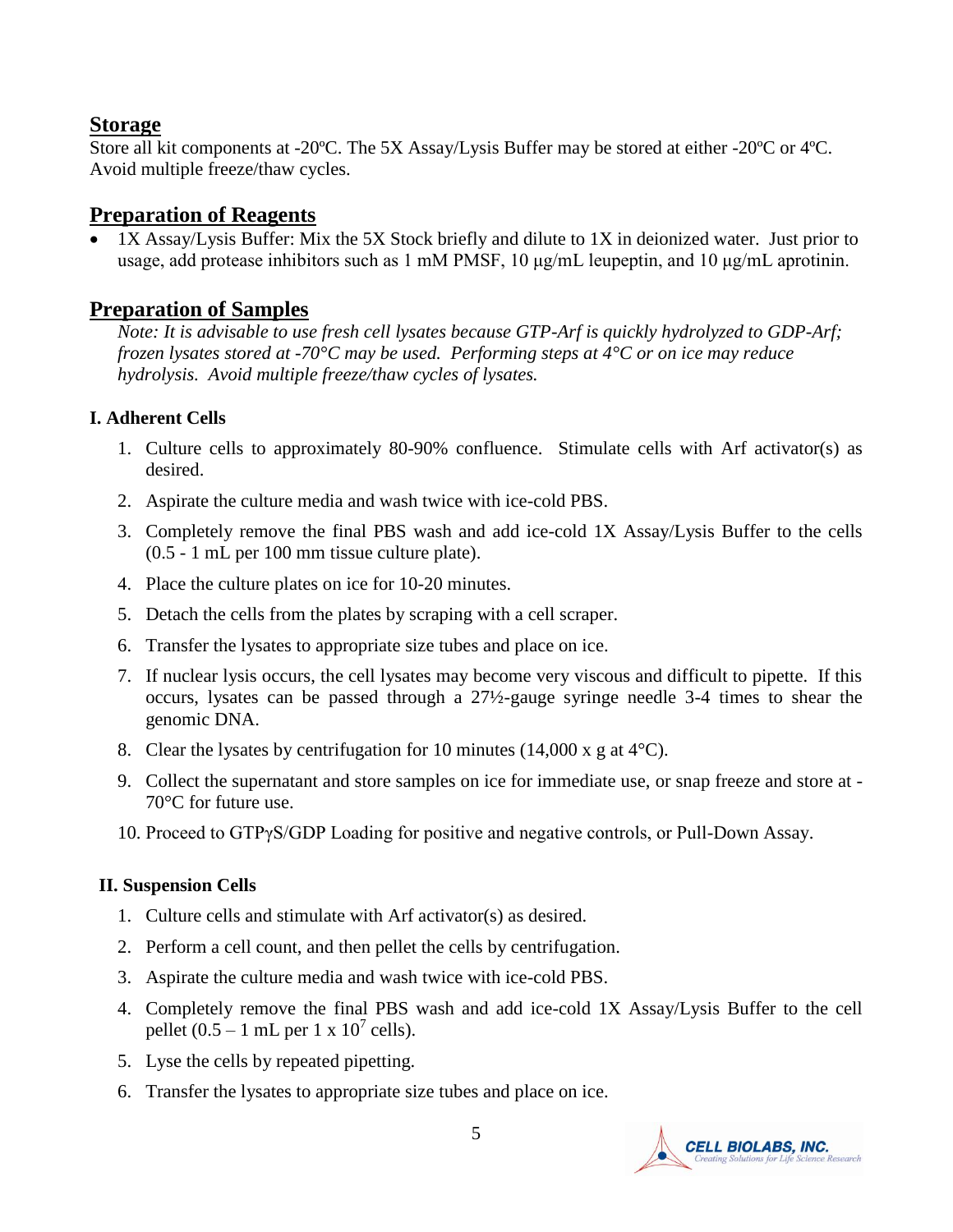- 7. If nuclear lysis occurs, the cell lysates may become very viscous and difficult to pipette. If this occurs, lysates can be passed through a 27½-gauge syringe needle 3-4 times to shear the genomic DNA.
- 8. Clear the lysates by centrifugation for 10 minutes  $(14,000 \times g)$  at 4<sup>o</sup>C).
- 9. Collect the supernatant and store samples on ice for immediate use, or snap freeze and store at 70°C for future use.
- 10. Proceed to GTPγS/GDP Loading for positive and negative controls, or Pull-Down Assay.

## **Assay Protocol**

*Important Note: Before running any Small GTPase pulldown assay, it is always a good practice to run a Western Blot directly on the cell lysate using the antibody provided in this kit. For example: load 5 µg, 10 µg and 20 µg of lysate onto an SDS-PAGE gel, transfer and blot. When proceeding with the pulldown assay, use 100-times the amount of lysate that gave you a clear band of your desired small GTPase in the direct Western blot. For example: if the 5 µg band was faint but the 10 µg band was clear and strong, use 100 x 10 µg = 1 mg of lysate in the assay. Using sufficient lysate in the pulldown assay is critical to success.*

#### **I. GTPγS/GDP Loading (Positive and Negative Controls)**

*Note: Samples that will not be GTPγS/GDP loaded may be kept on ice during the loading of controls.*

1. Aliquot 0.5 – 1 mL of each cell lysate to two microcentrifuge tubes.

*Note: Typical protein content/sample is > 0.5 mg.* 

- 2. Adjust the volume of each sample to 1 mL with 1X Assay Lysis Buffer.
- 3. Add 20 µL of 0.5 M EDTA to each sample.
- 4. Add 10 µL of 100X GTPγS to one tube (positive control) and 10 µL of 100X GDP to the other tube (negative control). Mix and label each tube appropriately.
- 5. Incubate the tubes for 30 minutes at 30°C with agitation.
- 6. Stop the loading by adding 65  $\mu$ L of 1 M MgCl<sub>2</sub> to each tube. Mix and place tubes on ice.
- 7. Continue with Pull-Down assay.

## **II. Arf Pull-Down Assay**

- 1. Aliquot 0.5 1 mL of cell lysate (treated with Arf activators or untreated) to a microcentrifuge tube.
- 2. Adjust the volume of each sample to 1 mL with 1X Assay Lysis Buffer.
- 3. Thoroughly resuspend the GGA3 PBD Agarose bead slurry by vortexing or titurating.
- 4. Quickly add 40 µL of resuspended bead slurry to each tube (including GTPγS/GDP controls).
- 5. Incubate the tubes at  $4^{\circ}$ C for 1 hour with gentle agitation.
- 6. Pellet the beads by centrifugation for 10 seconds at 14,000 x g.
- 7. Aspirate and discard the supernatant, making sure not to disturb/remove the bead pellet.

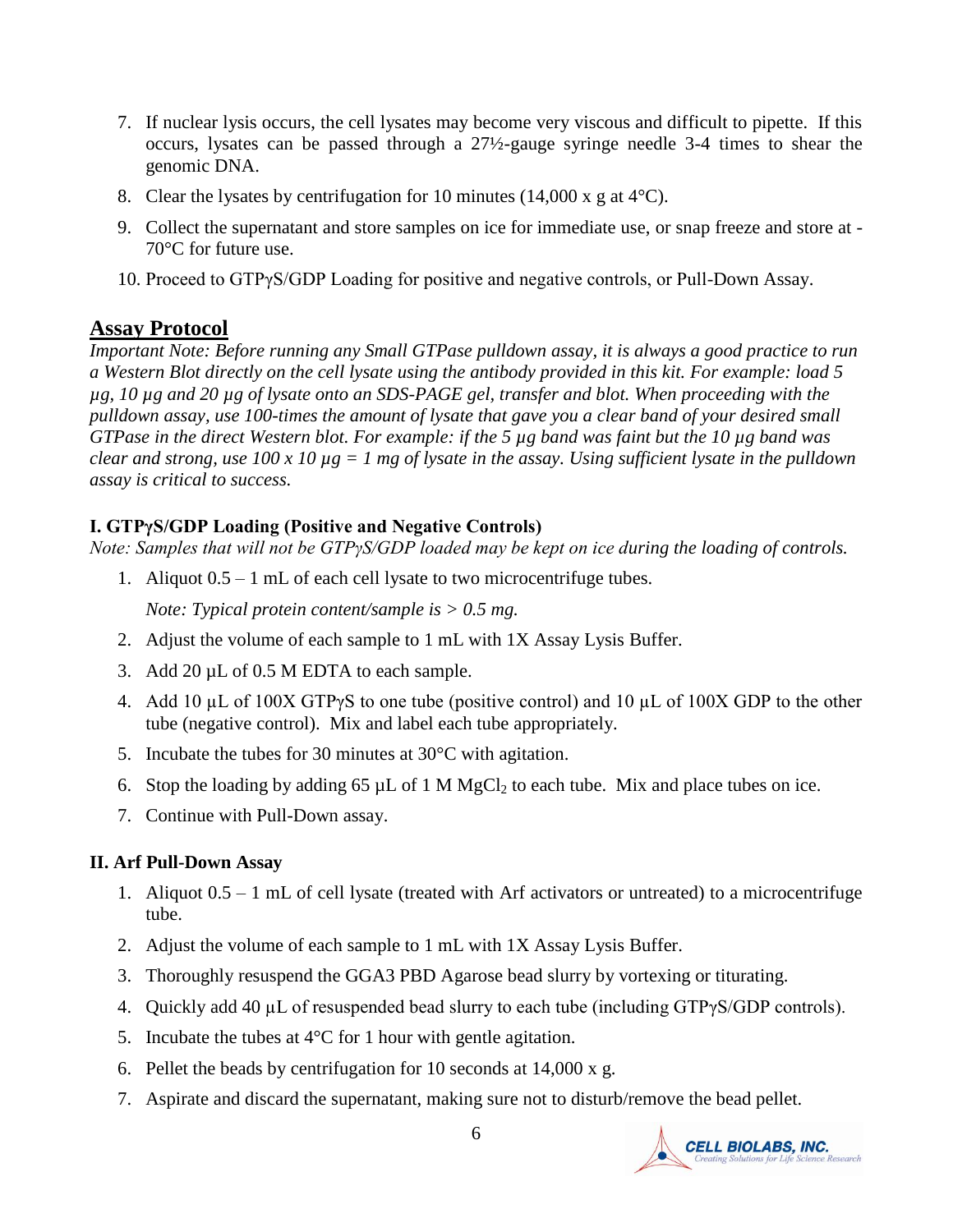- 8. Wash the bead 3 times with 0.5 mL of 1X Assay Buffer, centrifuging and aspirating each time.
- 9. After the last wash, pellet the beads and carefully remove all the supernatant.
- 10. Resuspend the bead pellet in 40 µL of 2X reducing SDS-PAGE sample buffer.
- 11. Boil each sample for 5 minutes.
- 12. Centrifuge each sample for 10 seconds at 14,000 x g.

#### **III. Electrophoresis and Transfer**

1. Load 20 µL/well of pull-down supernatant to a polyacrylamide gel. Also, it's recommended to include a pre-stained MW standard (as an indicator of a successful transfer in step 3).

*Note: If desired, 10 µL/well of GTPase Immunoblot Control (provided ready-to-use, preboiled) can be added as an immunoblot positive control.* 

- 2. Perform SDS-PAGE as per the manufacturer's instructions.
- 3. Transfer the gel proteins to a PVDF or nitrocellulose membrane as per the manufacturer's instructions.

#### **IV. Immunoblotting and Detection (all steps are at room temperature, with agitation)**

1. Following the electroblotting step, immerse the PVDF membrane in 100% Methanol for 15 seconds, and then allow it to dry at room temperature for 5 minutes.

*Note: If Nitrocellulose is used instead of PVDF, this step should be skipped.*

2. Block the membrane with 5% non-fat dry milk in TBST for 1 hr at room temperature with constant agitation.

Incubate the membrane with Anti-Arf1 Antibody, freshly diluted 1:200 to 1:1000 in 5% non-fat dry milk/TBST, for 1-2 hr at room temperature with constant agitation.

*Note: To conserve antibody, incubations should be performed in a plastic bag.*

- 3. Wash the blotted membrane three times with TBST, 5 minutes each time.
- 4. Incubate the membrane with a secondary antibody (e.g. Goat Anti-Mouse IgG, HRPconjugate), freshly diluted in 5% non-fat dry milk/TBST, for 1 hr at room temperature with constant agitation.
- 5. Wash the blotted membrane three times with TBST, 5 minutes each time.
- 6. Use the detection method of your choice. We recommend enhanced chemiluminescence reagents from Pierce.

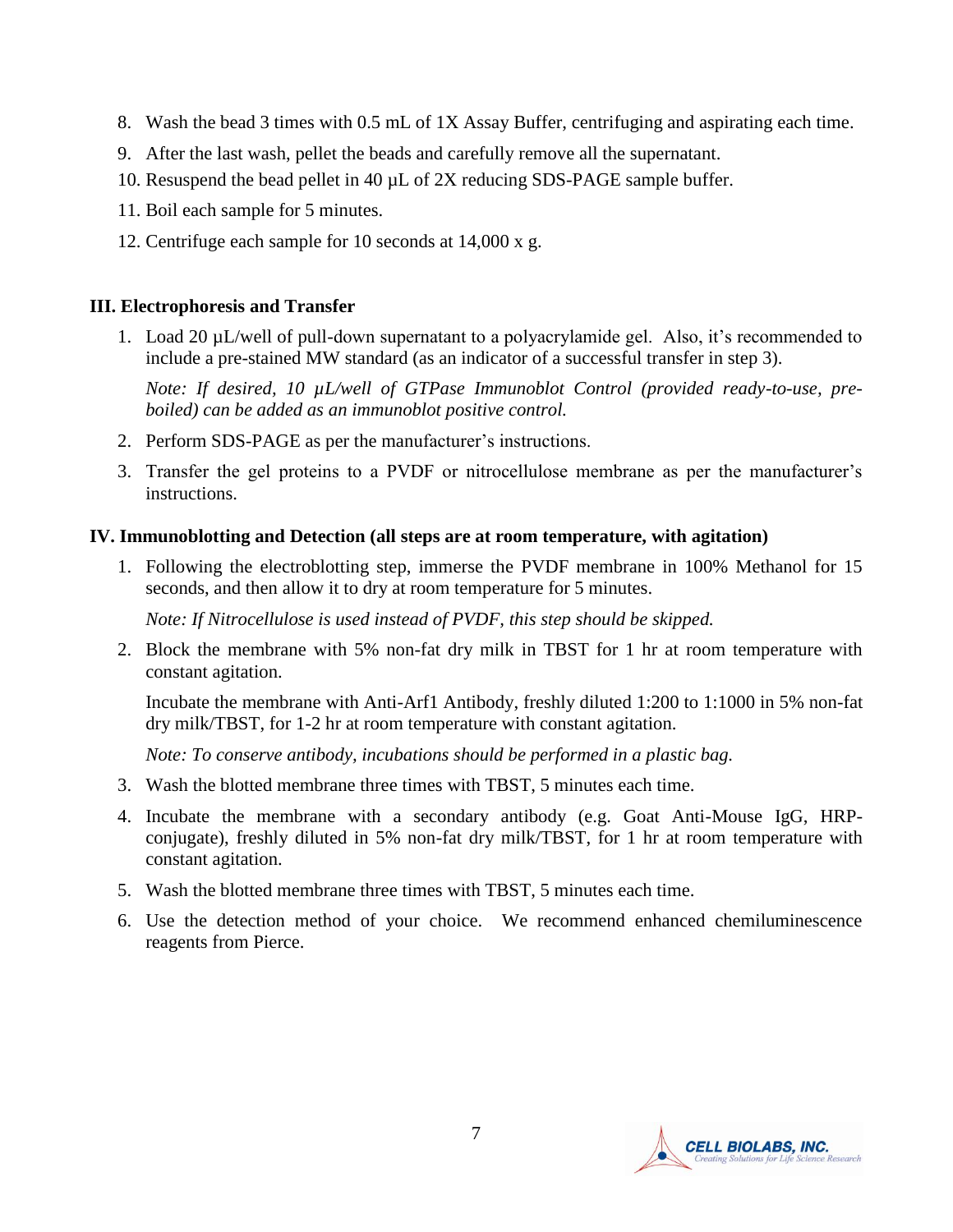#### **Example of Results**

The following figure demonstrates typical results seen with Cell Biolabs Arf1 Activation Assay Kit. One should use the data below for reference only.



**Figure 2:** GTPase Immunoblot Positive Control



**Figure 3:** Arf1 Activation Assay. *Lane 1*, HeLa cell lysate loaded with GDP and incubated with GGA3 PBD Agarose beads. *Lane 2*, HeLa cell lysate loaded with GTPγS and incubated with GGA3 PBD Agarose beads.

#### **References**

- 1. Moss J., Vaughan M. (1998) J. Biol. Chem. 273:21431–214344.
- 2. Moss J., Vaughan M. (1995) J. Biol. Chem. 270:12327–12330.
- 3. Kahn R. A., Gilman A. G. (1986) J. Biol. Chem. 261:7906–7911.